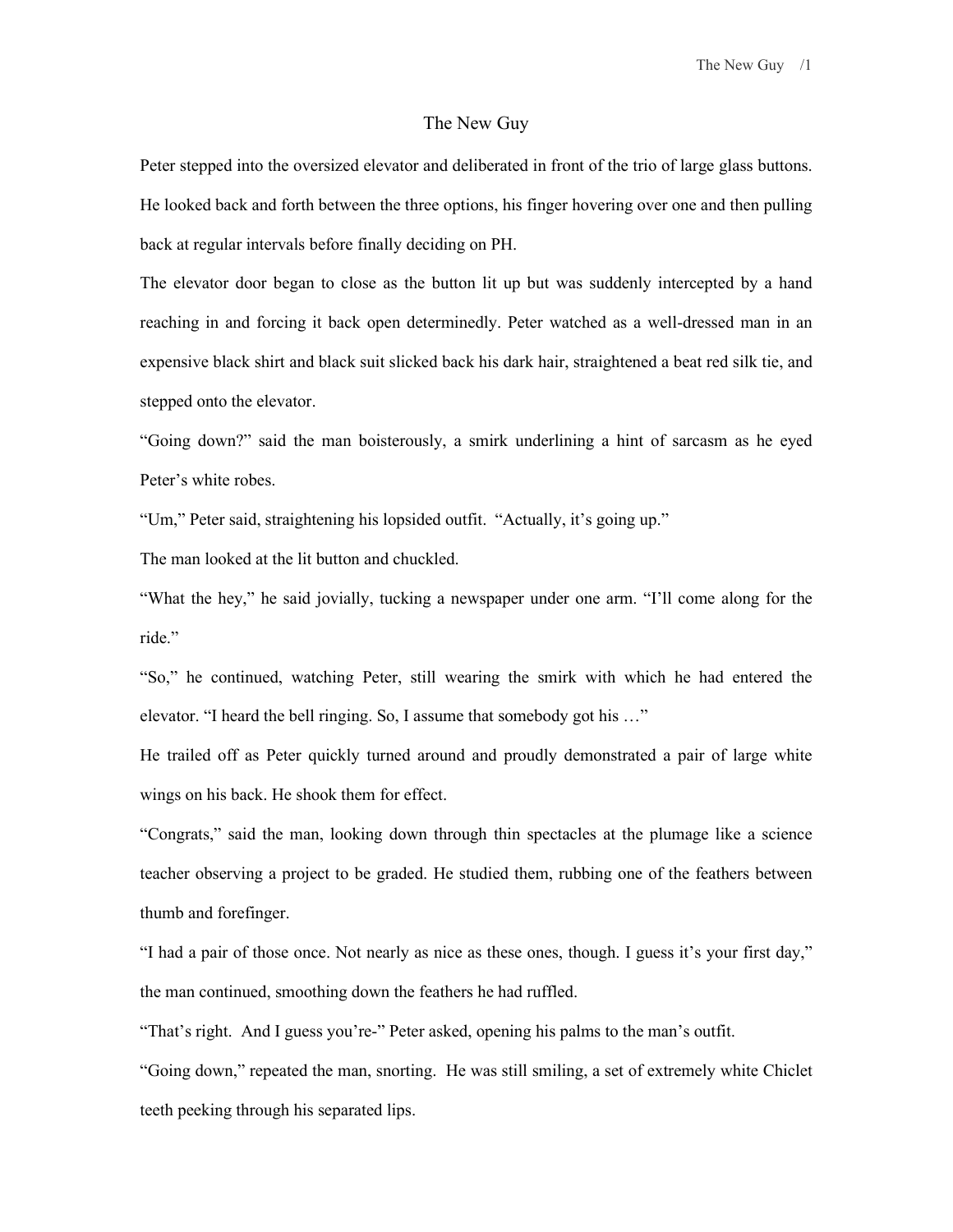"I'm Peter," Peter said extending a hand.

The man took his hand and shook it firmly. A photograph slipped from between the newspaper and floated down to the elevator floor. Immediately Peter kneeled and picked up the photo. A woman stared back at him with intense black eyes. Then, suddenly she was smiling and winking at Peter.

"Is that your wife?" he asked, quickly handing the photograph back to the man and wiping his hands on his robe.

The man nodded.

"What's she like?" Peter asked.

"Tortured. Getting on my last nerve," he responded, annoyed. "All day long she whines. Screams about the heat. But you know what they say: It's not the heat, it's the-"

"Humidity," Peter finished eagerly.

The man in black gave him a confused look, scrunching his forehead.

"No. It's the flames, molten lava, cattle prods and such. You are so new."

He stopped talking as a phone began to ring.

"Is that me or you?" the man asked, reaching in his pocket.

The ring chimed again, the tune 'amazing grace' echoing off the stained wood walls of the large elevator. The man cringed, rolled his eyes, and gave an exaggerated look to Peter's pocket. Peter looked down at his pocket, surprised, and retrieved the ringing phone.

"Hello?" he said, looking at the man and shrugging. "Oh, and also with you," he said into the receiver. "Yes, I'm on my way. Oh yes. Found it no problem."

He looked back to catch the man lifting an eyebrow attentively. The man quickly looked away and down at his paper. Peter turned his back to the man and lowered his voice.

"You'll never guess who I'm in here with. I think he's a…Oh, right. Sorry," Peter's round cheeks flushed with colour. "Of course, you *would* know. I will. See you soon."

"Big boss?" asked the man looking up from his paper and examining his fingernails one at a time.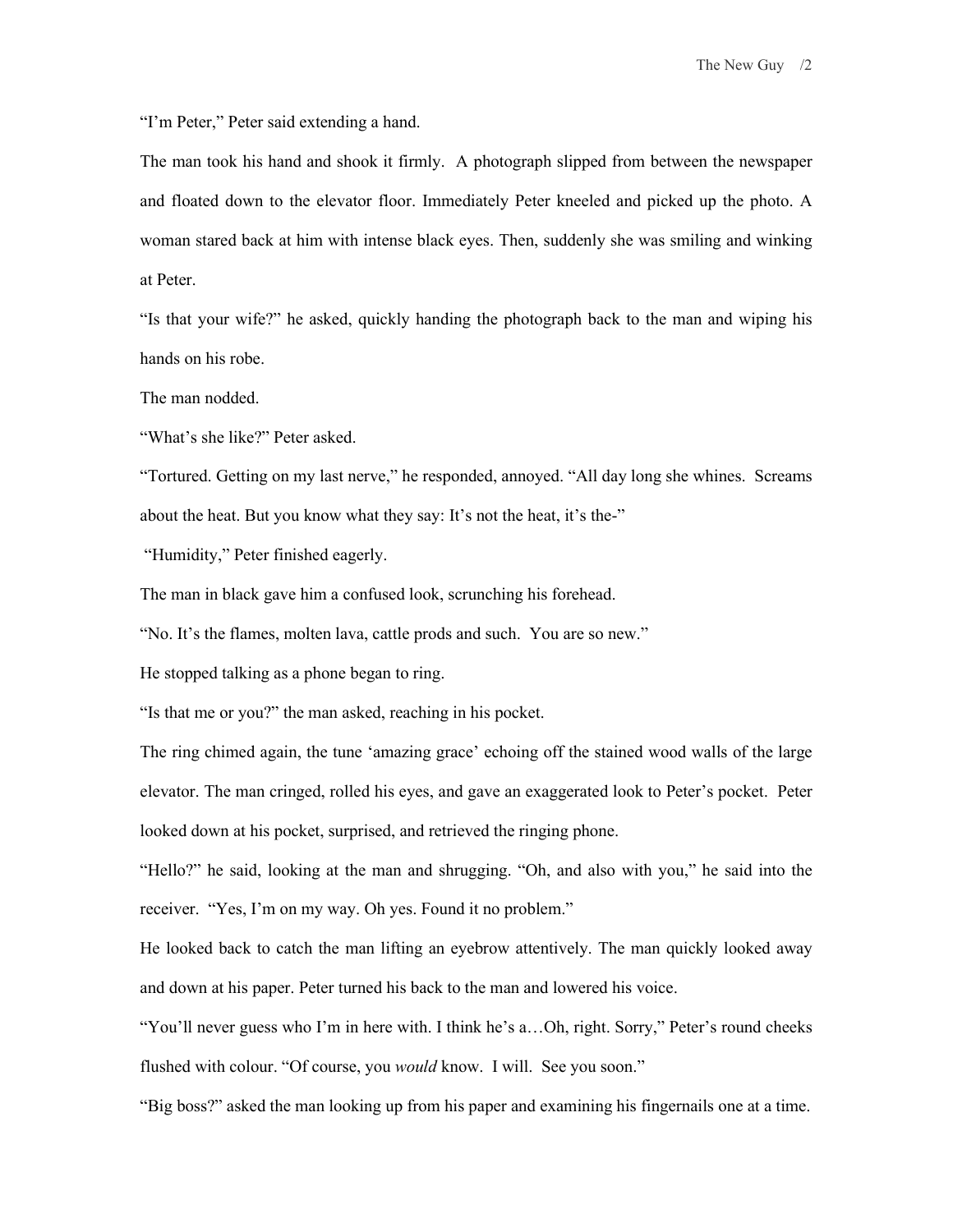"Yes," Peter answered, placing the phone back into his pocket. "Just checking in. So, what's it like working…downstairs?"

"Oh, like any other bigwig corporation, I suppose. Unappreciative boss. Meeting after pointless meeting. And the projects." He pinched the bridge of his nose and a placed a hand on his slender hip.

"Projects?"

"Oh yeah. Well, at a micro level there's not much to be done. It's pretty much self-run, what with reality T.V. and the Internet. But then you have some show-off in marketing who pitches a new idea on corrupting the human soul to the boss. Next thing you know it's rubber stamped with a ridiculous deadline and passed off to yours truly to 'make it happen'."

"I see," said Peter.

"Actually, I'm working on one now. They gave me eleven months to create a new dictatorial leader to take the people of 2-4 nations down the path of destruction and into eternal darkness." He rolled his hands and mouthed the words 'blah blah blah' before retrieving a cigarette carton from his suit pocket.

"Okay," said Peter. "And you've done this? Created *someone*?"

"Oh ya," he said, smiling smugly and lighting his smoke. "I'll be presenting to you know who anytime now. *She's* going to be great."

Peter shifted nervously, feeling a growing discomfort with the company and conversation. Suddenly, the oversized elevator felt small and unnaturally warm. He placed his hand on the pocket and felt the rectangular phone, wondering if he should warn the boss.

"Don't waste your breath," the man said. "He already knows. You are so new."

"So then, what are you responsible for?" Peter stuttered, looking straight ahead at the elevator buttons.

"Well, well. Want some references now do you?" said the man, dropping the half-smoked cigarette and crushing it with a pointed, leather boot.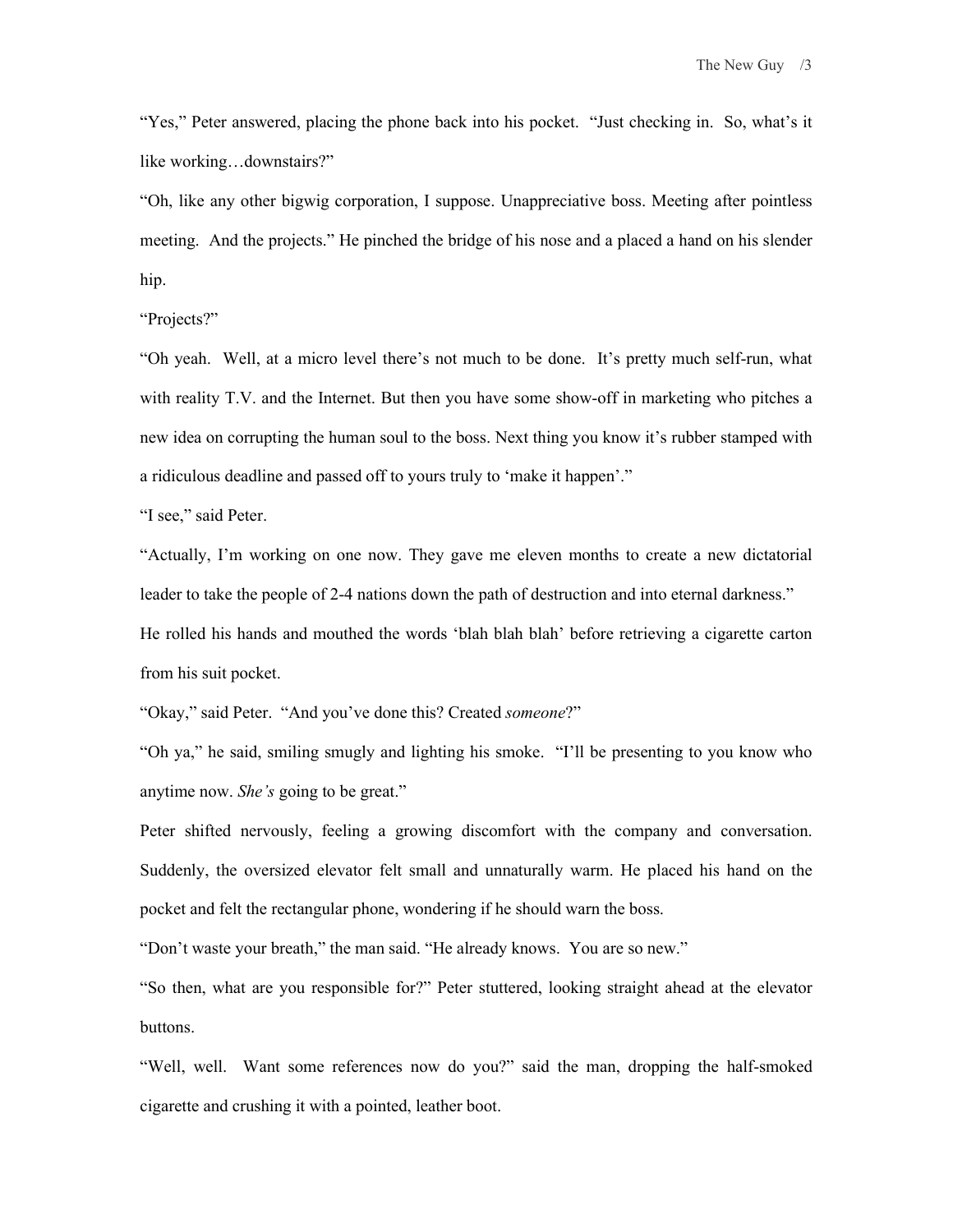"Hmmm," he grunted. "Well, nothing as of recent, I guess. But you should see my portfolio. Cloning. Molly. Instagram. All mine," he continued proudly. "Although Johnson down on fifth seems to think he paved the way to the last one with MySpace. Please."

Another phone rang. An Eminem song echoed through the elevator as the man retrieved the phone from his suit pocket.

"I love this guy," said the man, bopping to the tune and putting the phone to his ear.

"Go." He cocked his head to one side. "What do you mean? I am not goofing off and I resent-" He paused and paced back and forth in the elevator with the phone to his ear. Peter listened in amusement to the man's sentence fragments. "What? You've got to be joking…*More*  coal…Well, what's Johnson…But I just got some last…Five-hundred people? In half an hour?" The man turned towards him and leaned against the wall of the elevator, folding his arms, and rolling his eyes at the voice.

"What happened? Oh, that explains…Fine. No problem. Ciao."

"What was that all about?" asked Peter as the man hung up.

"Apparently an old concert hall collapsed. 500 people gone."

"That's a shame," Peter lowered his head. He looked up again suddenly, wide-eyed. "Wait. They're *all* down there?"

"It was a Billie Eilish concert."

"Oh," Peter mumbled, nodding. He went back to watching the buttons.

"Anyway, like I was saying. Projects. There'll always be projects I suppose."

"You don't feel the least bit guilty? Spending your days on projects to corrupt innocent people? Doesn't it seem wrong?"

"Ya well, not exactly where I saw myself," responded the man, seemingly unaffected by the degrading comments. "But hey, we all have our jobs to do, n'est ce pas?"

The elevator came to a sudden halt. Peter breathed a sigh of relief and stepped forward in anticipation. He straightened his cloak and waited for the doors to open.